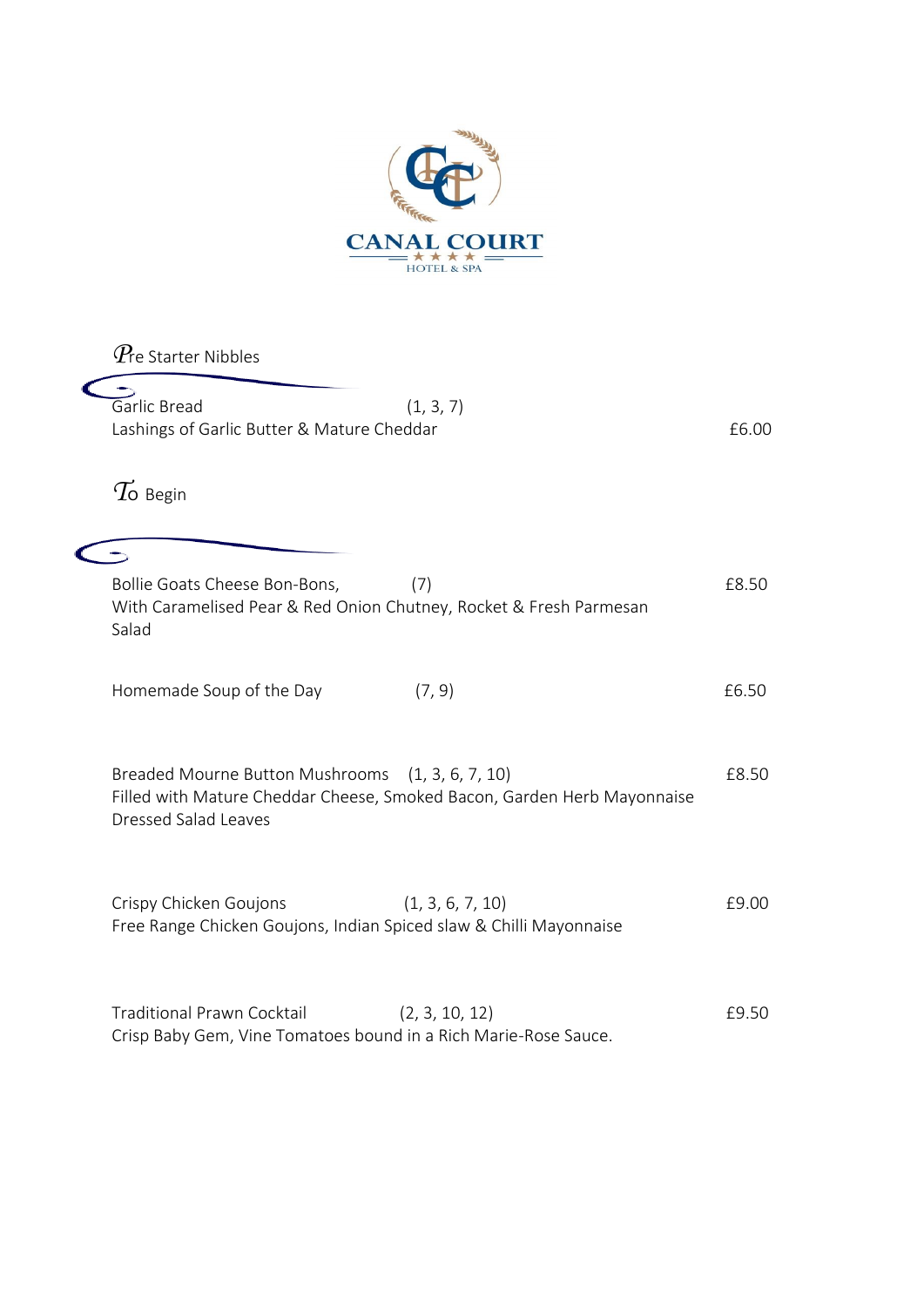

*M*ain Course

| Sirloin (£7.00 Supplement)                                                              |                                                                                       | £29.00 |
|-----------------------------------------------------------------------------------------|---------------------------------------------------------------------------------------|--------|
| Fillet<br>(£10.00 Supplement)                                                           |                                                                                       | £35.00 |
| Crispy Onion Ring, Brandy Cream Sauce<br>(1, 3, 6, 7, 12)                               |                                                                                       |        |
| Lamb Rack                                                                               | (7, 12)<br>Slow Roasted Lamb Rack, Champ, Honey Glazed Baby Carrots, Merlot Wine Jus. | £27.00 |
| Sauté Fillet of Free Range Chicken<br>Oyster Mushroom, Cured Lardons, Tarragon Emulsion | (7, 12)                                                                               | £21.00 |
| Chicken Maryland                                                                        | (1, 3, 6, 7)<br>Breast of Chicken with Bacon, Tomato, Pineapple and Banana Fritter    | £20.00 |
| Honey Roasted Confit Duck Leg<br>Asian Greens, Spiced Noodles                           | (1, 3, 9)                                                                             | £23.00 |
| <b>Baked Salmon</b><br>Creamed Cabbage, Wild Garlic Chargrilled Asparagus               | (4, 7, 12)                                                                            | £22.00 |
| Pan Seared Seabass<br>Roasted Courgette, Red Pepper Salad, Fine Garden Herb Velouté     | (4, 7, 12)                                                                            | £23.00 |

\*All Main Courses come with a side order included\*